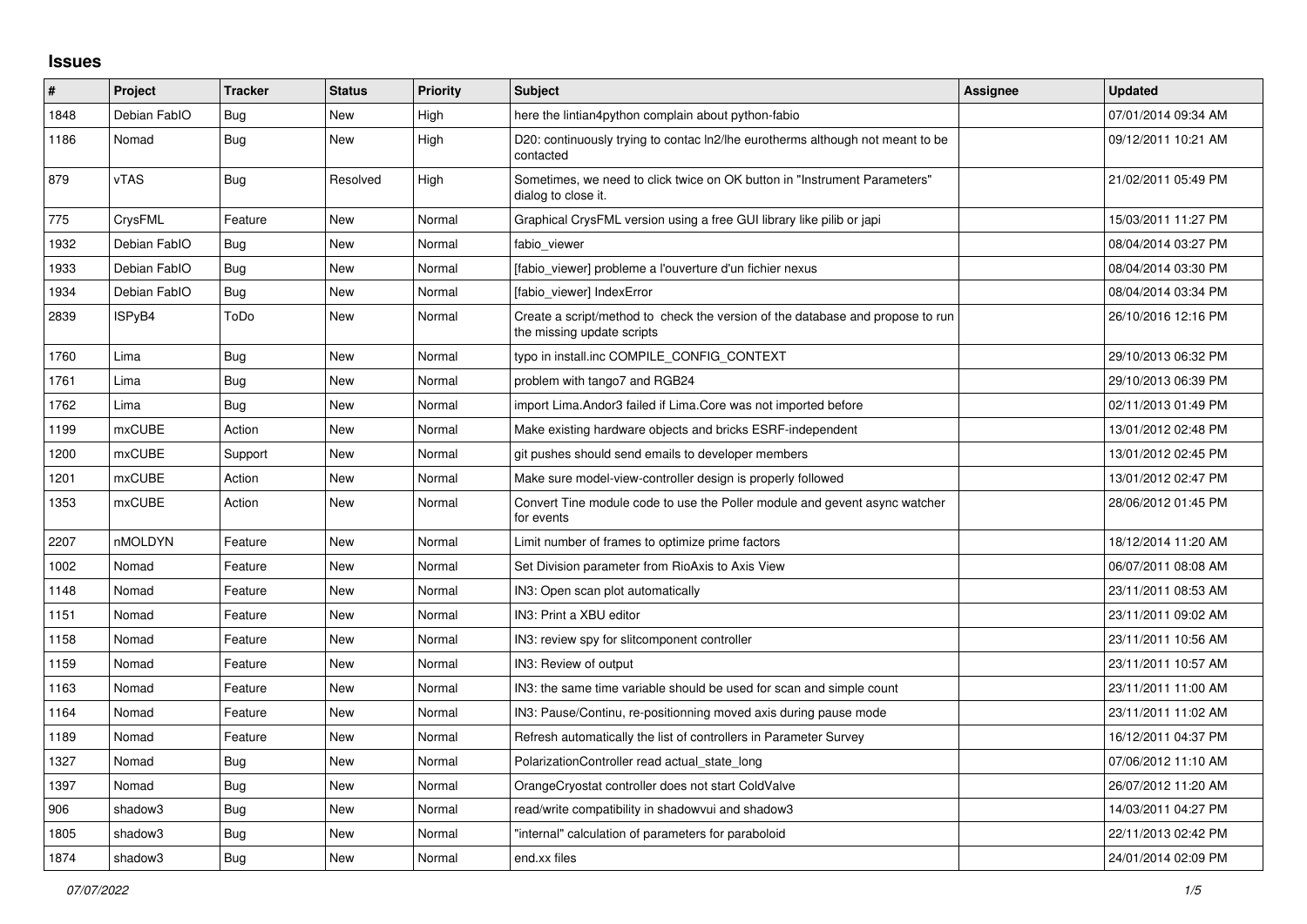| $\#$ | <b>Project</b>   | <b>Tracker</b> | <b>Status</b> | Priority  | <b>Subject</b>                                                                         | Assignee         | <b>Updated</b>      |
|------|------------------|----------------|---------------|-----------|----------------------------------------------------------------------------------------|------------------|---------------------|
| 1875 | shadow3          | <b>Bug</b>     | <b>New</b>    | Normal    | undulator source                                                                       |                  | 24/01/2014 02:26 PM |
| 1703 | shadow3          | Support        | <b>New</b>    | Normal    | broken link to git repository?                                                         |                  | 13/05/2013 03:25 PM |
| 1704 | shadow3          | Feature        | <b>New</b>    | Normal    | srcomp, abrefc and intpscalc                                                           |                  | 13/05/2013 10:52 AM |
| 2189 | shadow3          | Bug            | New           | Normal    | trace.F90 compilation error (reported B Meyer)                                         |                  | 14/11/2014 06:37 PM |
| 1532 | <b>SXtalSoft</b> | <b>Bug</b>     | <b>New</b>    | Normal    | rafub gui                                                                              |                  | 26/11/2012 01:43 PM |
| 1533 | <b>SXtalSoft</b> | Bug            | New           | Normal    | rafub gui                                                                              |                  | 26/11/2012 10:07 PM |
| 1539 | <b>SXtalSoft</b> | Feature        | New           | Normal    | Improve the noise correction                                                           |                  | 04/12/2012 06:05 PM |
| 1529 | <b>SXtalSoft</b> | Bug            | Resolved      | Normal    | rafub gui                                                                              |                  | 29/11/2012 05:13 PM |
| 1530 | <b>SXtalSoft</b> | <b>Bug</b>     | Resolved      | Normal    | rafub gui                                                                              |                  | 29/11/2012 05:20 PM |
| 1541 | <b>SXtalSoft</b> | Feature        | Resolved      | Normal    | Reset item in File menu is not working properly                                        |                  | 20/05/2013 08:37 PM |
| 1531 | <b>SXtalSoft</b> | <b>Bug</b>     | Feedback      | Normal    | rafub gui                                                                              |                  | 29/11/2012 05:21 PM |
| 797  | vTAS             | Support        | New           | Normal    | Compatibility with other libraries                                                     |                  | 13/11/2010 06:30 PM |
| 1881 | vTAS             | <b>Bug</b>     | <b>New</b>    | Normal    | Wrong resolution calculation ? to be verified                                          |                  | 27/01/2014 03:44 PM |
| 974  | Nomad            | Feature        | New           | Low       | Missing log message when server stopped                                                |                  | 17/06/2011 12:55 PM |
| 1014 | Nomad            | Support        | New           | Low       | Installation package                                                                   |                  | 16/08/2011 05:40 PM |
| 1203 | mxCUBE           | Feature        | <b>New</b>    | Normal    | Keyword change for detector-dependent parameters                                       | Beteva, Antonia  | 13/01/2012 02:51 PM |
| 565  | vTAS             | Support        | <b>New</b>    | Normal    | Control of all instrument parameters                                                   | Boehm, Martin    | 18/02/2010 03:59 PM |
| 1167 | Nomad            | <b>Bug</b>     | New           | Immediate | D20: Changes in fields (title, number of repetitions) NOT taken into account           | Cecillon, Franck | 25/11/2011 10:05 AM |
| 1427 | Nomad            | <b>Bug</b>     | <b>New</b>    | Immediate | D20: RocScan: Detector display does NOT refresh during acquisition                     | Cecillon, Franck | 31/08/2012 11:30 AM |
| 1360 | Nomad            | <b>Bug</b>     | New           | Immediate | Missing sample environments: D20 furnace (and D1B furnace and pool-CF<br>119ILHV49)    | Cecillon, Franck | 09/07/2012 10:13 AM |
| 1444 | Nomad            | <b>Bug</b>     | New           | Immediate | D20: Watchdog/Alert popups                                                             | Cecillon, Franck | 26/09/2012 02:47 PM |
| 1447 | Nomad            | Feature        | New           | Immediate | D20: ramps on setpopint (good), regulation and sample (bad!)                           | Cecillon, Franck | 26/09/2012 02:55 PM |
| 1448 | Nomad            | Feature        | New           | Immediate | D20: Refresh of Parameter survey plots                                                 | Cecillon, Franck | 26/09/2012 02:57 PM |
| 1443 | Nomad            | Bug            | New           | Urgent    | D20: still more options for cryostat temperature setting                               | Cecillon, Franck | 26/09/2012 02:46 PM |
| 1101 | Nomad            | <b>Bug</b>     | New           | High      | time estimation ROC counting                                                           | Cecillon, Franck | 02/11/2011 01:14 PM |
| 1105 | Nomad            | Bug            | <b>New</b>    | High      | Parameter survey viewer not refreshing                                                 | Cecillon, Franck | 02/11/2011 01:35 PM |
| 1107 | Nomad            | Feature        | New           | High      | Choose wether tolerance applied on Treg or Tsample in launchpad                        | Cecillon, Franck | 02/11/2011 02:00 PM |
| 1139 | Nomad            | Feature        | New           | High      | D20: Call/SMS local contact/instrument responsible when Nomad Server<br>crashes        | Cecillon, Franck | 21/11/2011 01:11 PM |
| 1110 | Nomad            | Feature        | New           | High      | D20: copy-paste of text into fields                                                    | Cecillon, Franck | 02/11/2011 02:22 PM |
| 1138 | Nomad            | Feature        | New           | High      | D20: Call/SMS local contact/instrument responsible when high pressure drops<br>to zero | Cecillon, Franck | 21/11/2011 01:09 PM |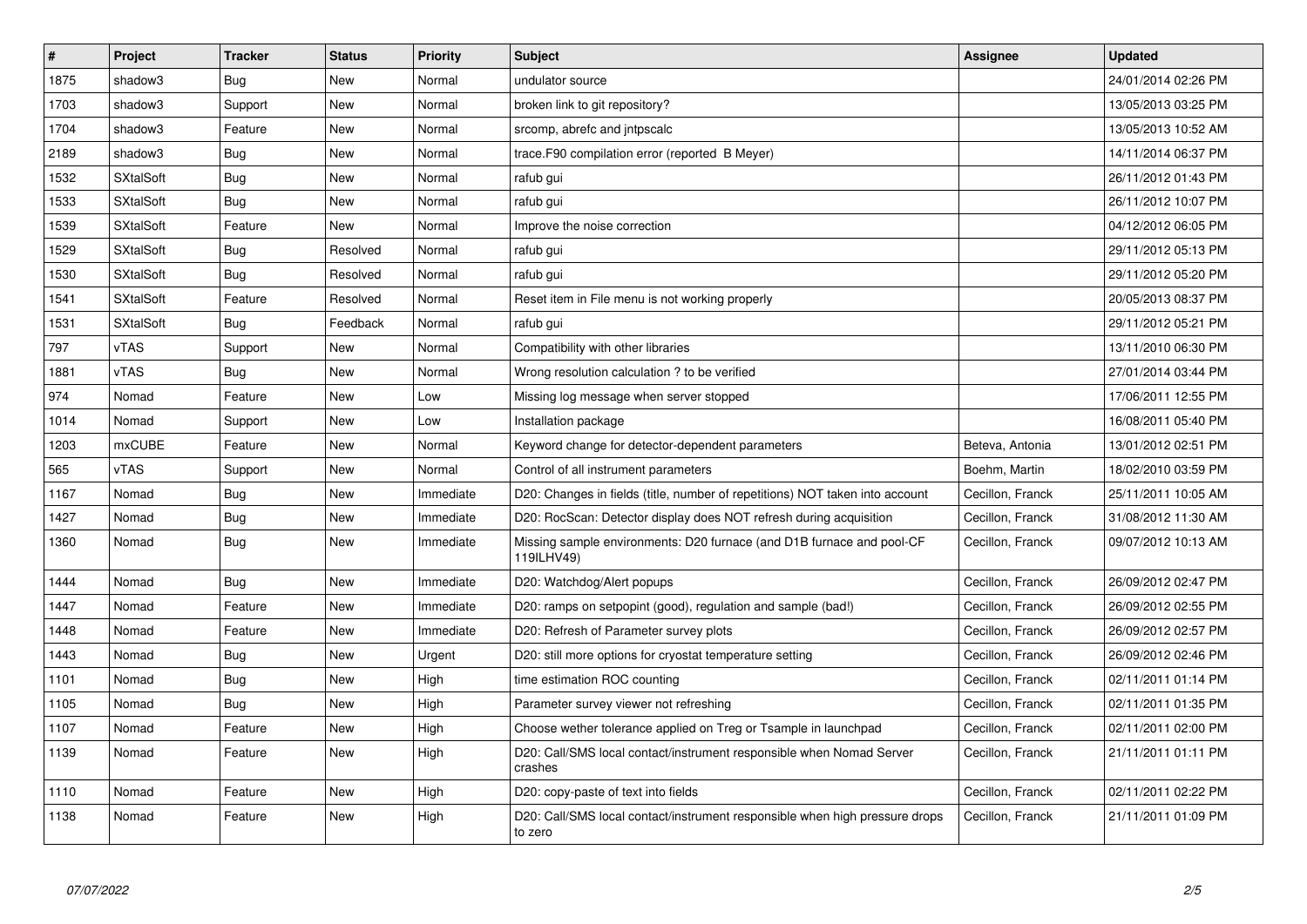| #    | Project          | <b>Tracker</b> | <b>Status</b> | Priority | <b>Subject</b>                                                                                     | <b>Assignee</b>  | <b>Updated</b>      |
|------|------------------|----------------|---------------|----------|----------------------------------------------------------------------------------------------------|------------------|---------------------|
| 1140 | Nomad            | Feature        | New           | High     | D20: Call/SMS local contact/instrument responsible when timeout in ROC count<br>mode               | Cecillon, Franck | 21/11/2011 01:11 PM |
| 1185 | Nomad            | <b>Bug</b>     | New           | High     | D20: High pressure cell values only read when sending set-point                                    | Cecillon, Franck | 09/12/2011 10:20 AM |
| 1365 | Nomad            | <b>Bug</b>     | New           | High     | Spy window places itself in some inconvenient place on the desktop                                 | Cecillon, Franck | 11/07/2012 10:21 AM |
| 1366 | Nomad            | Feature        | New           | High     | D20: beam parameters (sample pressure Psample) in SPY!                                             | Cecillon, Franck | 11/07/2012 05:13 PM |
| 1354 | Nomad            | Feature        | New           | High     | Conditions: Warnings - variables, values in messages and time parameters                           | Cecillon, Franck | 02/07/2012 03:26 PM |
| 1355 | Nomad            | Feature        | New           | High     | D20: Switch applying tolerance between regulation and sample in the<br>launchpad                   | Cecillon, Franck | 12/07/2012 01:22 PM |
| 1359 | Nomad            | Feature        | New           | High     | cryofurnace 119ILHV49 missing as sample environment                                                | Cecillon, Franck | 07/07/2012 05:37 PM |
| 1364 | Nomad            | Feature        | <b>New</b>    | High     | Furnace PID - more flexibility                                                                     | Cecillon, Franck | 11/07/2012 10:12 AM |
| 1376 | Nomad            | Feature        | New           | High     | D20 and others: automatic parameter survey after midnight and three further<br>options             | Cecillon, Franck | 16/07/2012 11:31 AM |
| 1445 | Nomad            | Feature        | New           | High     | D20: Conditions (If in launchpad AND watchdog/alert)                                               | Cecillon, Franck | 26/09/2012 02:51 PM |
| 1446 | Nomad            | Feature        | New           | High     | D20: coldvalve management module as an example for a comeback of<br>GEORGE's "dials"               | Cecillon, Franck | 26/09/2012 02:53 PM |
| 1456 | Nomad            | <b>Bug</b>     | New           | High     | D20: Fast mode not working when activated directly after ramp mode --<br>SOLVED???                 | Cecillon, Franck | 11/10/2012 09:18 AM |
| 1459 | Nomad            | Feature        | New           | High     | D20: Get rid of the "Pause" button for D20!                                                        | Cecillon, Franck | 11/10/2012 09:33 AM |
| 3682 | Nomad            | Feature        | New           | High     | "Wait" and "Count (in time)" commands for D4                                                       | Cecillon, Franck | 05/11/2019 10:32 AM |
| 1100 | Nomad            | Feature        | <b>New</b>    | Normal   | stop nosave                                                                                        | Cecillon, Franck | 02/11/2011 01:06 PM |
| 1108 | Nomad            | Feature        | New           | Normal   | D20: Define sample temperature range, when outside consider sample stick as<br>disconnected        | Cecillon, Franck | 02/11/2011 02:07 PM |
| 1118 | Nomad            | Feature        | New           | Normal   | D20: Monochromator setting - curvature                                                             | Cecillon, Franck | 08/11/2011 09:41 AM |
| 1165 | Nomad            | Feature        | New           | Normal   | D20: have analogon to the mad command "MOV" in contrast to "POS"!                                  | Cecillon, Franck | 24/11/2011 11:33 AM |
| 1184 | Nomad            | <b>Bug</b>     | New           | Normal   | D20: slitm I/r do not always show the right encoder values                                         | Cecillon, Franck | 09/12/2011 10:20 AM |
| 1357 | Nomad            | <b>Bug</b>     | New           | Normal   | D20: Conditions-Warnings scatter pop-up windows all over the desktop which<br>remain when inactive | Cecillon, Franck | 26/09/2012 02:44 PM |
| 1468 | Nomad            | <b>Bug</b>     | New           | Normal   | D20: roirate and roisum do not work in conditions                                                  | Cecillon, Franck | 24/10/2012 09:50 AM |
| 1469 | Nomad            | Feature        | New           | Normal   | D20: ALL "condition families" in Parameter survey !!!                                              | Cecillon, Franck | 24/10/2012 09:54 AM |
| 1457 | Nomad            | <b>Bug</b>     | <b>New</b>    | Normal   | D20: Time estimation in NoMad Spy wrong for RocCount (at least )                                   | Cecillon, Franck | 11/10/2012 09:26 AM |
| 1458 | Nomad            | Feature        | New           | Normal   | D20: "Infinity" or "eternity" instead of "999" or "9999" etc.!                                     | Cecillon, Franck | 11/10/2012 09:30 AM |
| 1542 | <b>SXtalSoft</b> | Feature        | New           | Normal   | Saving the state of a session to recover it later                                                  | Cermak, Petr     | 04/12/2012 06:08 PM |
| 1544 | <b>SXtalSoft</b> | Feature        | New           | Normal   | Colours for unindexed peaks                                                                        | Cermak, Petr     | 20/05/2013 08:38 PM |
| 1698 | <b>SXtalSoft</b> | <b>Bug</b>     | New           | Normal   | file location                                                                                      | Cermak, Petr     | 24/05/2013 11:08 AM |
| 1540 | SXtalSoft        | Feature        | Assigned      | Normal   | Preferences: Contrast dialog: Min-Max, color                                                       | Cermak, Petr     | 24/01/2013 02:35 PM |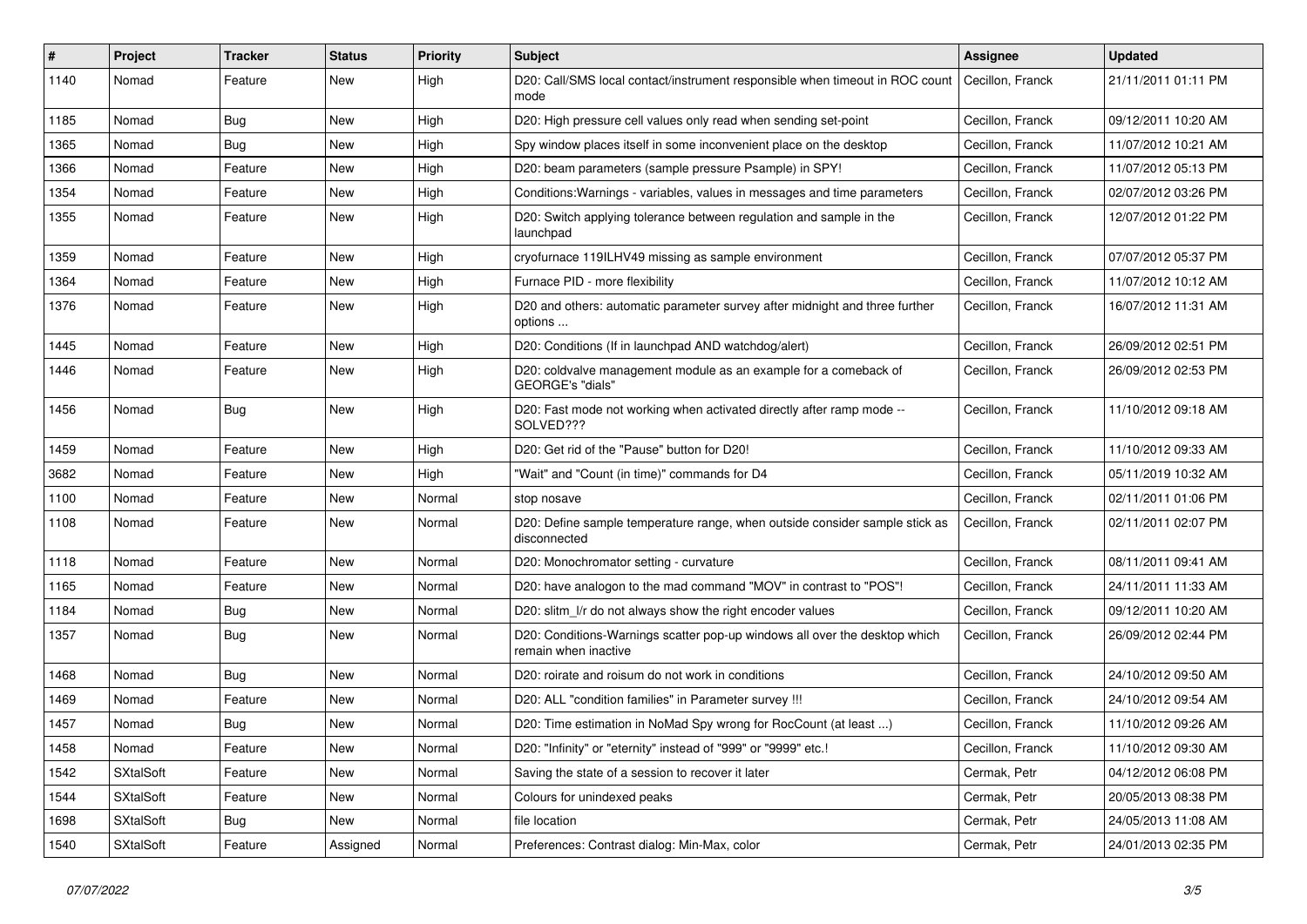| $\#$ | Project                          | Tracker     | <b>Status</b> | <b>Priority</b> | <b>Subject</b>                                                                              | <b>Assignee</b>            | <b>Updated</b>      |
|------|----------------------------------|-------------|---------------|-----------------|---------------------------------------------------------------------------------------------|----------------------------|---------------------|
| 1709 | <b>SXtalSoft</b>                 | Bug         | Resolved      | Normal          | Image transformation is not working                                                         | Cermak, Petr               | 24/05/2013 06:59 PM |
| 1732 | Lima                             | Action      | New           | Normal          | Maxipix Plugin: Migrate python code to C++                                                  | Claustre, Laurent          | 17/07/2013 07:03 PM |
| 2250 | LAMP                             | Feature     | New           | High            | Cosmos: Add possibility to read and work with nexus files.                                  | Gonzalez, Miguel           | 27/02/2015 12:04 PM |
| 1923 | LAMP                             | Maintenance | Feedback      | Normal          | D17 going to NeXus                                                                          | Gonzalez, Miguel           | 23/07/2015 02:07 PM |
| 2254 | LAMP                             | Feature     | New           | Normal          | Sim Cards: review to include a typical workflow for each instrument/technic.                | Johnson, Mark Robert       | 27/02/2015 03:05 PM |
| 1548 | Lima                             | <b>Bug</b>  | New           | Normal          | Xpad plugin: move task inside the plugin                                                    | Langlois, Florent          | 17/12/2012 02:56 PM |
| 1234 | Nomad                            | <b>Bug</b>  | New           | High            | Generic scan list not refreshed                                                             | legoc, yannick             | 20/02/2012 03:34 PM |
| 1180 | Nomad                            | Feature     | New           | Normal          | Save scan range configuration by (controller, property)                                     | legoc, yannick             | 30/11/2011 08:59 AM |
| 616  | <b>XOP Neutron</b><br>Scattering | Support     | New           | Normal          | Add help file to the repository                                                             | Lelièvre-Berna, Eddy       | 31/03/2010 11:59 AM |
| 1091 | Nomad                            | Bug         | New           | Normal          | Write mask in energy mode                                                                   | Locatelli, Jerome          | 28/10/2011 11:03 AM |
| 1001 | Nomad                            | Feature     | Assigned      | Normal          | Generic sequencer                                                                           | Locatelli, Jerome          | 06/07/2011 07:58 AM |
| 1034 | Nomad                            | Feature     | Assigned      | Normal          | IN16 - IN13 - IN10 elastic scan temp data file                                              | Locatelli, Jerome          | 06/09/2011 09:10 AM |
| 1269 | Lima                             | Feature     | New           | Normal          | ADSC: Change the functionning of the exposure time / Stop acquisition                       | NOUREDDINE, Arafat         | 19/07/2012 11:56 AM |
| 1435 | Nomad                            | <b>Bug</b>  | New           | Normal          | "More options" in NomadGUI is blocked                                                       | Ortiz, Helene              | 24/09/2012 03:59 PM |
| 1177 | Nomad                            | Bug         | Resolved      | Normal          | IN3: buttons (stop, pause, continu) always linked to the launch pad                         | Ortiz, Helene              | 02/07/2012 01:18 PM |
| 1240 | Nomad                            | Feature     | Resolved      | Normal          | Add pause button in settings tab plugins when possible                                      | Ortiz, Helene              | 02/03/2012 09:24 AM |
| 1198 | mxCUBE                           | Action      | New           | Normal          | Explicit abstract interfaces for Hardware Objects                                           | Oscarsson, Marcus          | 13/01/2012 11:32 AM |
| 2036 | nMOLDYN                          | <b>Bug</b>  | New           | High            | documentation generation                                                                    | Pellegrini, Eric           | 02/07/2014 10:33 AM |
| 1191 | Lima                             | Feature     | New           | Normal          | Having the possibility to get the last error message                                        | Petitdemange,<br>Sebastien | 08/03/2013 03:53 PM |
| 1510 | Lima                             | Bug         | New           | Normal          | simulator test suite left files on the filesystem                                           | Petitdemange,<br>Sebastien | 03/12/2012 09:33 AM |
| 1697 | Lima                             | Feature     | New           | Normal          | Add the possibility to get the list of available trigger modes by camera                    | Petitdemange,<br>Sebastien | 18/07/2013 01:51 PM |
| 878  | vTAS                             | <b>Bug</b>  | Resolved      | Urgent          | up and down arrow in instrument list                                                        | Raoul, Yannick             | 21/02/2011 05:47 PM |
| 546  | vTAS                             | Bug         | New           | High            | Polarised neutron data                                                                      | Raoul, Yannick             | 08/02/2010 02:44 PM |
| 562  | vTAS                             | Feature     | New           | High            | Validation button for parameters in right upper window                                      | Raoul, Yannick             | 18/02/2010 03:48 PM |
| 554  | vTAS                             | Feature     | New           | Normal          | Sample list <- up/down arrows                                                               | Raoul, Yannick             | 12/02/2010 06:39 PM |
| 556  | vTAS                             | Feature     | New           | Normal          | Panel Status <-- should quote "FlatCone" and the ref. channel                               | Raoul, Yannick             | 12/02/2010 06:42 PM |
| 558  | vTAS                             | Feature     | New           | Normal          | Data import - better error messages                                                         | Raoul, Yannick             | 12/02/2010 06:45 PM |
| 564  | vTAS                             | Feature     | New           | Normal          | Re-organisation of instrument parameter panel, up-dating A2,A4 and A6 with<br>actual values | Raoul, Yannick             | 18/02/2010 03:57 PM |
| 850  | vTAS                             | Feature     | Resolved      | Normal          | initial state [Jiri]                                                                        | Raoul, Yannick             | 27/11/2013 03:03 PM |
| 860  | vTAS                             | Feature     | Resolved      | Normal          | AppleJavaExtensions, compile on Windows platform                                            | Raoul, Yannick             | 21/02/2011 11:28 AM |